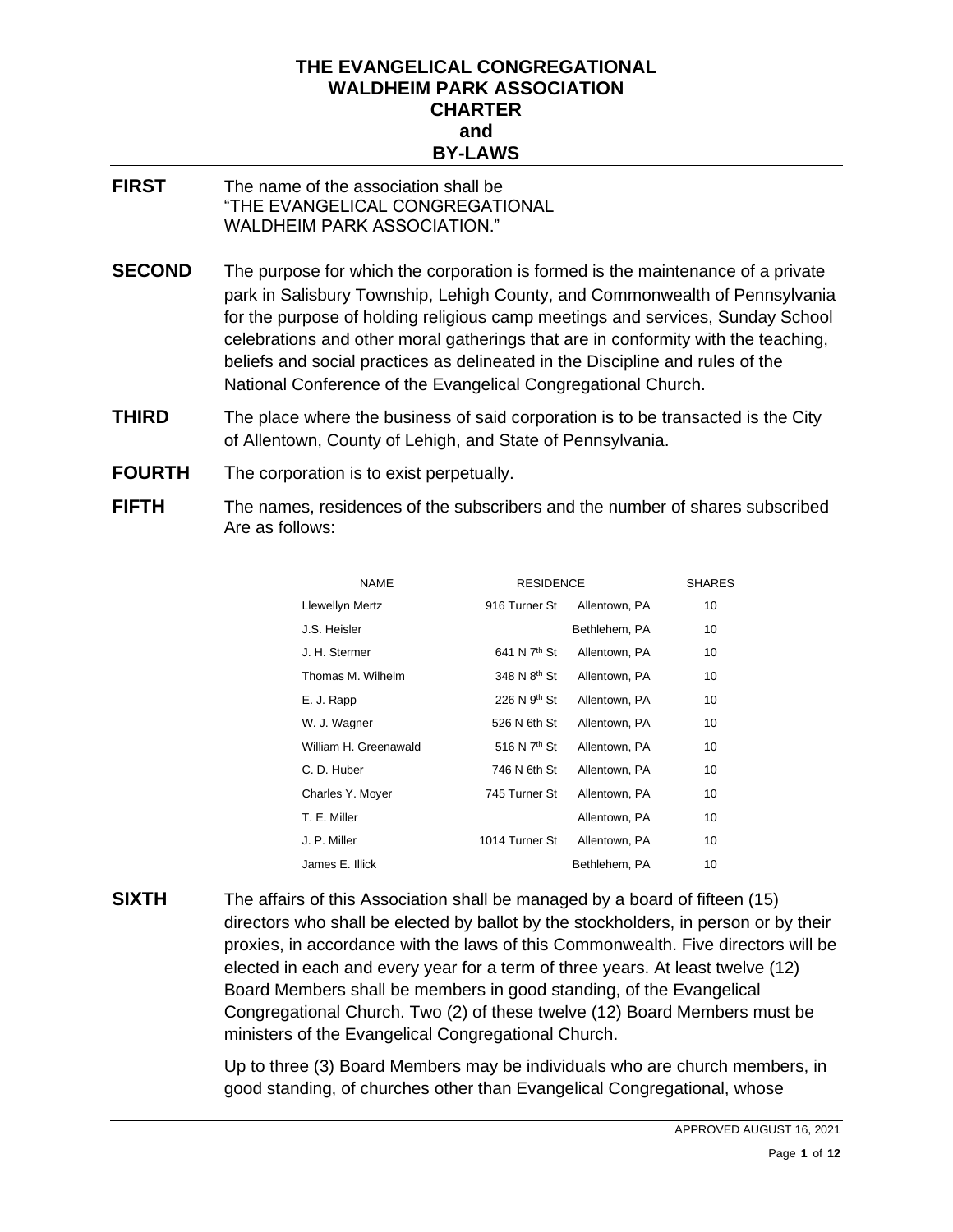doctrine and beliefs are in sympathy with the Evangelical Congregational Church Statement of Faith.

Eight members will constitute a quorum.

- **SEVENTH** The Capital Stock shall be One Hundred Thousand (\$100,000) Dollars to be divided into Ten Thousand (10.000) shares of the par value of Ten (\$10.00) dollars a share. Capital Stock shall not be increased except by a three-fourth vote of those present or represented by proxy, provided notice of the contemplated change or changes was given to each stockholder at the time the call was issued.
- **EIGHTH** The yearly income of the corporation other than that derived from real estate, shall not exceed the sum of Fifty Thousand (\$50,000) Dollars.
- **NINTH** Any property, real or personal, which is now held and shall hereafter be given, disposed, bequeathed, divised or conveyed to said corporation or to other persons for its use shall be taken and held or inure to it, subject to the control and disposition of the lay members thereof, or such constituted officers or representatives thereof as shall be composed of a majority of lay members, citizens of Pennsylvania, having a controlling power, according to the rules, regulations, usages, or corporate requirements thereof, as far as consistent therewith.
- **TENTH** The Board of Directors shall not at any time incur an indebtedness for any purpose for more than one-half of the amount of capital stock.
- **ELEVENTH** Meetings of the stockholders shall be held at least once a year at such time and place as the Board of Directors may designate.
- **TWELFTH** The Board of Directors of the Association may adopt such By-laws to govern the transaction of its business as are not in conflict with the CHARTER or ARTICLES OF INCORPORATION of this Association or the Laws of this Commonwealth.

#### **END OF CHARTER**

SECOND & SIXTH CHARTERS Amended May 1, 2016 SIXTH CHARTER Amended August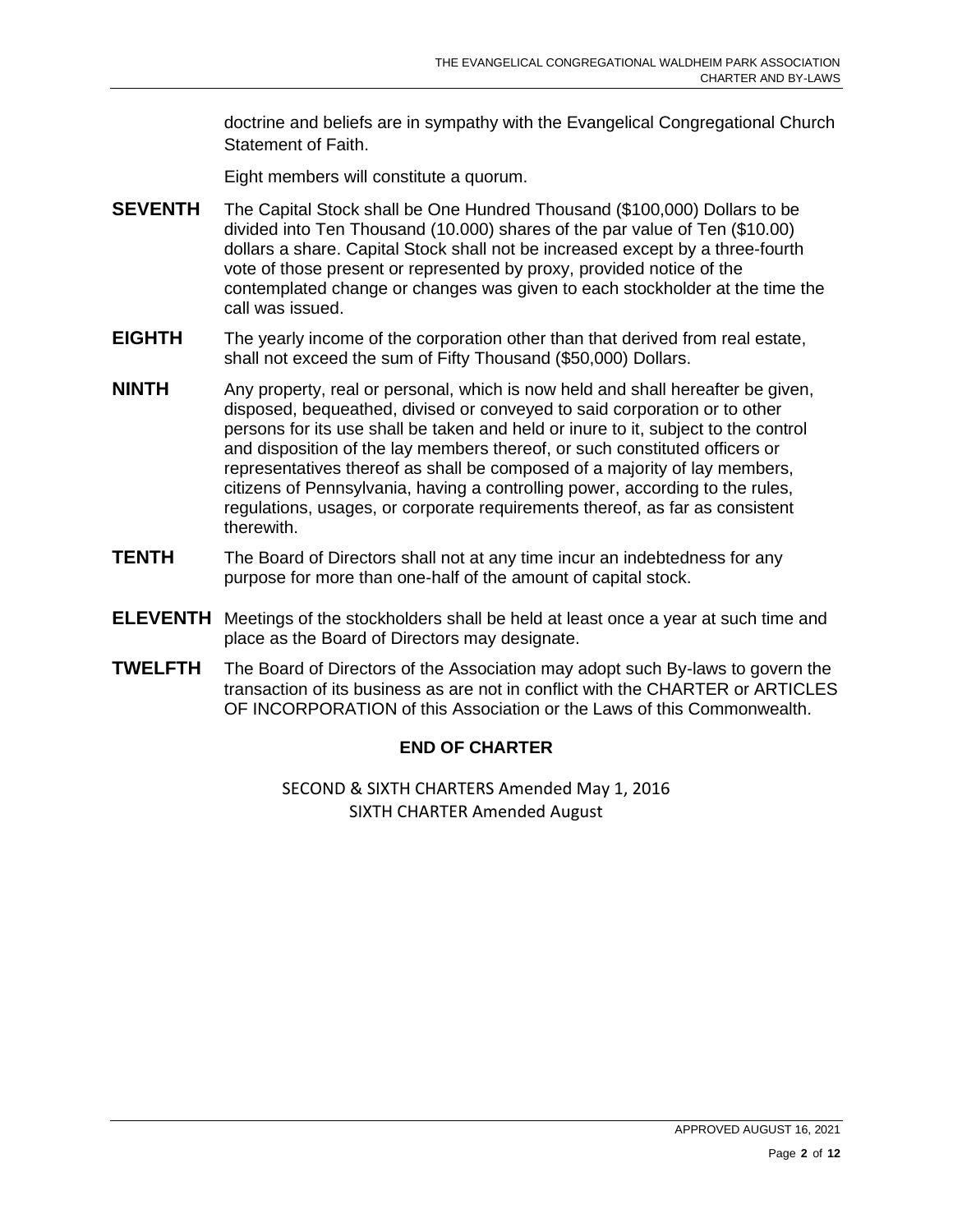## **BY-LAWS**

## **ARTICLE I: MEETINGS**

#### **SECTION 1 STOCKHOLDERS MEETING**

- A. The stockholders shall meet annually as set forth in Paragraph eleven (11) of the CHARTER of the EVANGELICAL CONGREGATIONAL WALDHEIM PARK ASSOCIATION; hereafter ECWPA.
- B. A special meeting of the stockholders shall be called upon the written petition of twenty-five (25) or more stockholders. Notification of a special meeting shall be sent to all stockholders of record at the time of the petition and shall be mailed at least thirty (30) days prior to the date set for each special meeting. A special meeting must be called within ninety (90) days of the date of receipt of said petition by the recording secretary of the Board of Directors.
- C. Voting at the stockholders meeting shall be by ballot of those present or by proxy submitted prior to the time of the meeting and registered at the time of the meeting. Each stockholder will have one vote regardless of the number of stocks held.
- D. Stockholders must be on record 30 days before any stockholders' meeting to be eligible to vote in the election.

## **SECTION 2 BOARD OF DIRECTORS MEETINGS**

- A. The Board of Directors shall meet as often as deemed necessary to transact the business of ECWPA but shall in all cases meet at least six (6) times per year and shall be subject to the provisions of Paragraph six (6) of the CHARTER.
- B. The management of the details of the business of the Association, during the interim of the meetings of the Board shall be committed to the Executive Committee. The Executive Committee is also to function as the Law-and-Order Committee.
- C. Special meetings of the Board of Directors must be called by the President upon written request of five (5) members of said board within two (2) weeks of such request.

# **ARTICLE II: THE BOARD OF DIRECTORS**

### **SECTION 1 BOARD OF DIRECTORS**

- A. Shall meet for the purpose of organization.
- B. Shall transact such other business as may properly come before the meeting as soon as convenient after the Annual Meeting of the Stockholders and elect from the members of the Board: a President; a Vice-President; a Recording Secretary; a Stock Secretary; and a Treasurer.

### **SECTION 2 PRESIDENT**

- A. The duties of the President are to preside at all meetings of the stockholders and directors.
- B. Sign such papers of the ECWPA which, by law, require his/her signature, and
- C. Require at the Annual Meeting a full report of the operation of the park for the year, and
- D. To call all meetings as per ARTICLE I.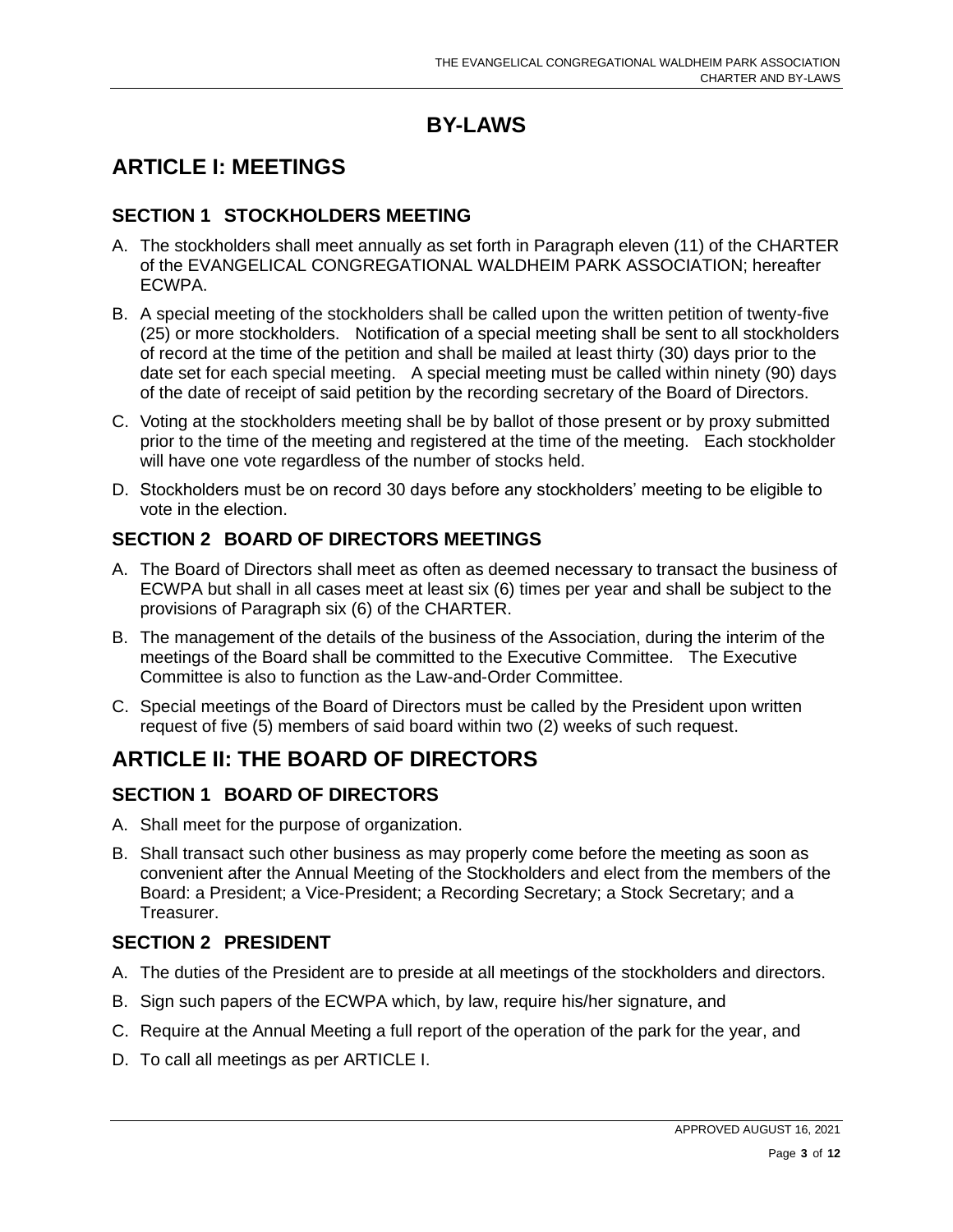### **SECTION 3 VICE-PRESIDENT**

The Vice President shall, in the absence of, or in case of the death, resignation, or removal of the President, perform all the duties of the President until a successor is duly elected.

## **SECTION 4 RECORDING SECRETARY**

- A. Shall keep a record of the proceedings of all the meetings of the Board of Directors and Stockholders.
- B. Give notice of all meetings of the Directors, and
- C. Issue all calls for stockholders' meetings.

### **SECTION 5 STOCK SECRETARY**

- A. Shall draw up all leases.
- B. Have charge of the Stock Book and Corporate Seal.
- C. Keep record of all stock issued.
- D. Issue new stock as approved by the Board of Directors.
- E. Maintain all documents pertaining to the leasing of all property (Application, Lease, Satisfaction of Sale).
- F. Ensure each cottage owner has a current Lease signed and on file.
- G. Notify Lehigh County Taxing Authority of changes in cottage ownership.
- H. Compile a written report for the Board of Director Meetings and the Annual Meeting of the Stockholders, or more often if required by the Board of Directors.

### **SECTION 6 TREASURER**

- A. Shall keep, in a lawful manner, all books pertaining to the financial affairs of the ECWPA and keep on file, and subject to inspection by the Board of Directors, all papers and documents belonging thereto.
- B. Shall receive all monies belonging to the ECWPA and pay the same upon all orders signed by the President and approved by the Board of Directors and none other.
- C. Shall have charge of all matters of the financial character.
- D. Collect the rental for leases.
- E. Keep accurate records of payments made by the leaseholder.
- F. Render a detailed statement of operation at each Board of Directors and Stockholders Meeting.
- G. Make a written report to the Annual Meeting of the Stockholders or more often if required by the Board of Directors.
- H. At the expiration of their term of office, deliver all monies, books, papers, etc., belonging to the ECWPA, to their successor.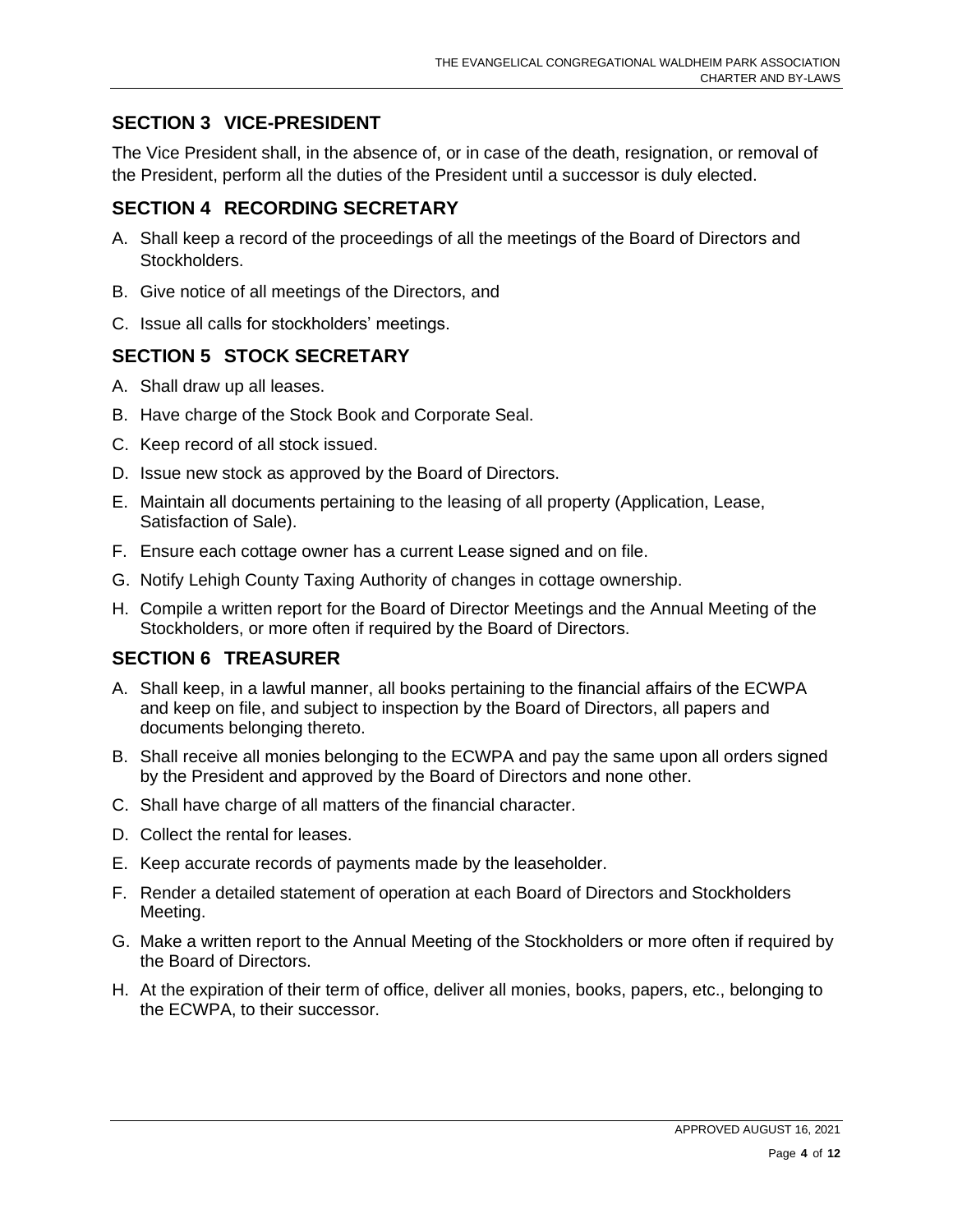## **SECTION 7 DIRECTORS AND OFFICERS**

- A. Must be a stockholder of the Association.
- B. At least twelve (12) Board Members shall be members in good standing, from the membership of the EVANGELICAL CONGREGATIONAL CHURCH.
	- 1. Two (2) of the twelve (12) Board Members must be ministers of the Evangelical Congregational Church.
	- 2. Up to three (3) Board Members may be individuals who are church members, in good standing, of churches other than Evangelical Congregational, whose doctrine and beliefs are in sympathy with the Evangelical Congregational Church Statement of Faith.
- C, In the event of a vacancy on the Board of Directors or in any office, the same shall be filled for the unexpired term by the Board of Directors.

#### **SECTION 8 COMMITTEES**

All Standing Committees shall be appointed by the Board of Directors annually after the election of officers. The Chairperson of each committee shall be appointed from the membership of the Board of Directors. Any stockholder is eligible to serve as a member of these committees.

### **A. EXECUTIVE COMMITTEE**

- 1. Shall be made up of the Officers of the Board of Directors.
- 2. Shall manage the business of the ECWPA during the interim of the meetings of the Board.
- 3. Shall be their duty to determine the character of the building plans or alterations of such cottages located on leased lots and other such matters as may arise in connection with the leasing of lots.

#### **B. LAW AND ORDER COMMITTEE**

- 1. Shall be the Executive Committee.
- 2. Shall be responsible to arbitrate all differences which may arise between lease holders. An appeal of the decision of the committee may be presented in writing to the Board of Directors and the decision of the Board will be final.
- 3 Shall enforce and interpret the rules of ECWPA as necessary.

#### **C. SCREENING COMMITTEE**

- 1. Shall receive all applications for sale, rental, or winter residence for cottages in the park.
- 2. Shall investigate all persons presenting applications and present their recommendations to the Board of Directors for approval within sixty (60) days of receipt of said application.

#### **D. MAINTENANCE AND GROUNDS COMMITTEE**

- 1. Shall supervise the clearing and maintenance of the park and its roads.
- 2. Shall approve all purchase of and repairs to maintenance equipment.
- 3. Shall supervise the preparation, operation, and security of the Auditorium and all equipment (e.g., Piano, Organ, Amplification, etc.) for all services.
- 4. Shall maintain all ECWPA cottages.
- 5. Shall secure, maintain, and replace all playground equipment in the park.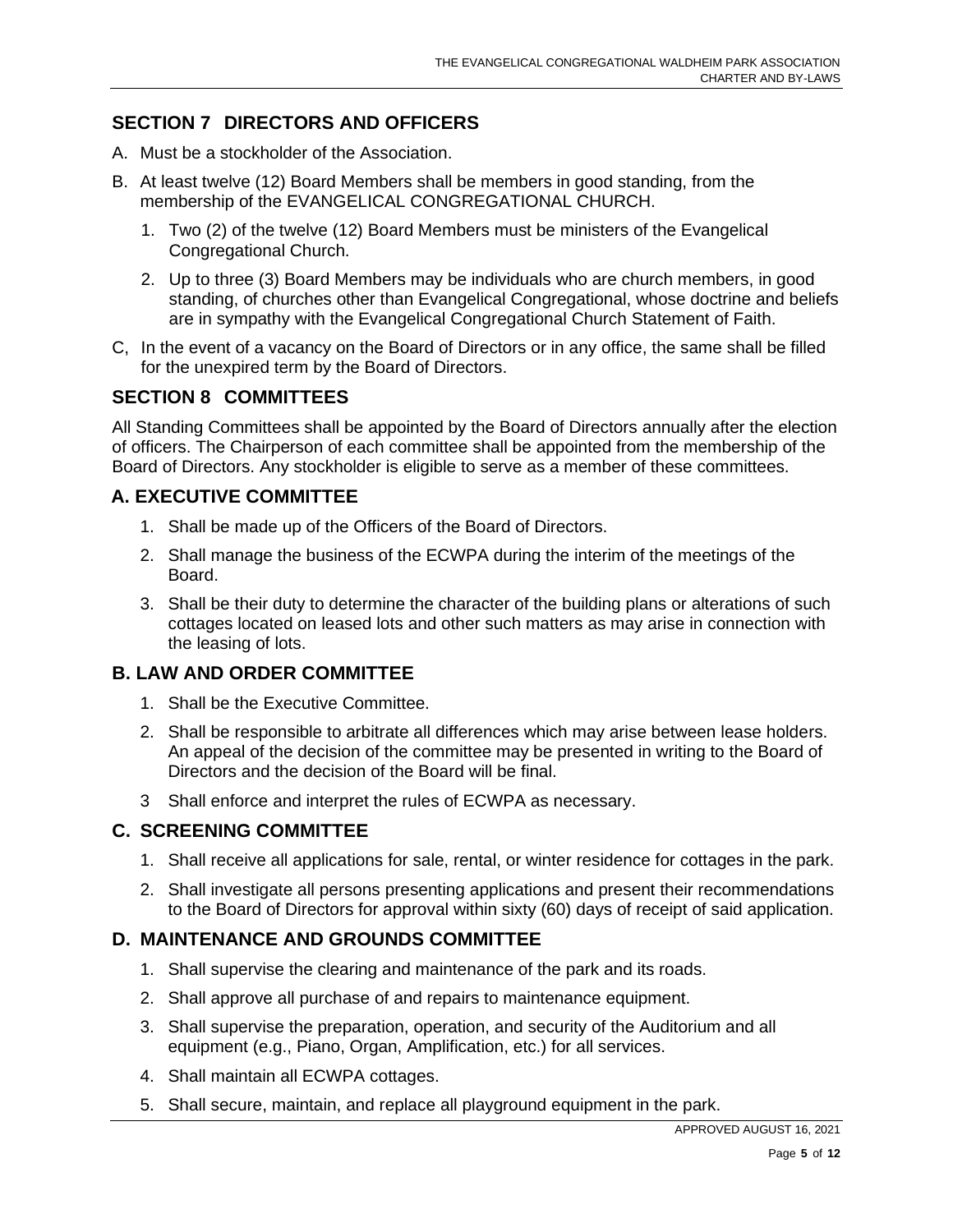- 6. Shall supervise and maintain the water plant and system and present any changes in the system to the Board of Directors for approval.
- 7. Shall supervise the maintenance and installation of all electrical service and equipment in the park.
- 8. Shall supervise the preparation and repair of the pool each spring and the securing of the pool each fall.

#### **E. SWIMMING POOL COMMITTEE**

- 1. Shall supervise the operation of the pool.
- 2. Shall prepare and present a budget to the Board of Directors by March 1st of each year for approval.

#### **F. AUDITING COMMITTEE**

- 1. Shall obtain an annual audit of the Treasurer's books.
- 2. Shall give their written report to the Board of Directors within sixty (60) days after January 1st of each year.

### **G. RESERVATIONS COMMITTEE**

- 1. Shall receive and approve all requests by outside groups or organizations desiring to use Waldheim Park.
	- a. Use of the park is not permitted before May 1st, or after October 31st of the year.
- 2. Shall maintain and keep a current schedule of events.
- 3. Fees shall be set by the Board of Directors at the March Meeting of the Board.

### **H. MINISTRIES COMMITTEE**

- 1. The ministries committee shall be responsible for developing the annual program of religious services and other spiritual activities.
- 2. The Committee shall submit a proposed budget for the summer's activities to the Board at their March meeting.
- 3. The chairman of the Ministries Committee shall be a licensed minister of the Evangelical Congregational Church and reside in the Waldheim Camp Meeting District.
- 4. Additional members of the committee shall be, if possible, evenly divided between clergy and lay members.
- 5. The Ministries Committee shall invite the active participation of the Lehigh Valley EC Ministerium.

## **SECTION 9 SPECIAL COMMITTEES**

The Board of Directors may appoint Special Committees as deemed necessary.

### **SECTION 10 COMMITTEE BUDGET**

- A. Each committee shall submit a budget to the Board for the fiscal year.
- B. Upon approval of the budget, Committee expenditures shall not exceed the budgeted amount without the express approval of the Board.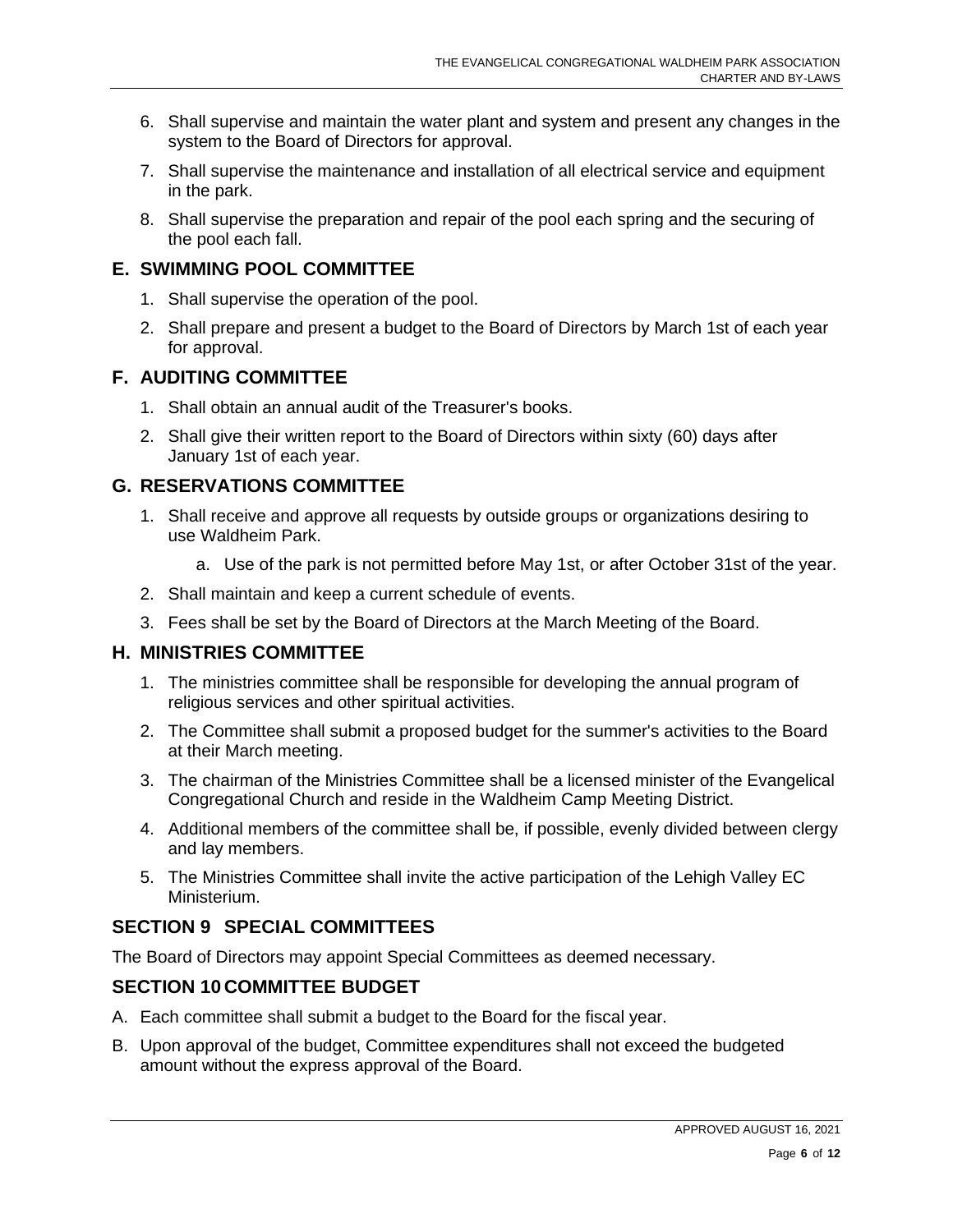# **ARTICLE III: STOCK OF THE ASSOCIATION**

## **SECTION 1**

- A. The stock of ECWPA may be sold to persons of good moral character, who are not members of the EC Church, provided however, that the shares sold to members and those sold to non-members maintain the ratio of six (6) to four (4). For every six shares held by members of said Denomination, four shares may be held by non-members.
- B. No stock shall be sold unless the Board of Directors approve the sale in order that the above ratio may be maintained.

### **SECTION 2**

In order to own a cottage, the applicant must purchase ten (10) shares of stock of ECWPA. The requirement will apply to residents purchasing a cottage on or after May 1, 2016.

### **SECTION 3**

- A. Whereas the ECWPA is a non-profit, church owned and operated, camp meeting association of the Evangelical Congregational Church; and since all its stockholders are aware of its purpose of operation, and purchase of non-profit stock is intended as a contribution to the ongoing work of the Association.
- B. Upon the death of the stockholder his or her stock shall retired (in accordance with statute PA §5752d).

## **SECTION 4**

- A. In the unlikely event of the dissolution of the Corporation any proceeds from the sale of the property shall be given to the Evangelical Congregational Church or another religious organization with a similar ministry.
- B. This By-Law is not intended to infringe on the property rights of cottage owners.

## **ARTICLE IV: RULES AND REGULATIONS**

### **SECTION 1 DISCIPLINE**

- A. All games, sports, and recreation must be in harmony with the rules of the Evangelical Congregational Church as found in the "DISCIPLINE."
- B. Disagreements among Park residents or guests shall be subject to Biblical resolution as written in the Evangelical Congregational Church Discipline: Part Six - Conflict Resolution.

### **SECTION 2 GAMES, SPORTS, SWIMMING**

Games, sports, and swimming are permitted on park property between the hours of 1:00 p.m. and 5:00 p.m. on Sunday unless they interfere with a service being held in the park.

#### **SECTION 3 DISTURBANCES**

- A. All noise that would disturb people outside one's own cottage must cease at 11 p.m.
- B. Excessive noise at any time is not permitted.

### **SECTION 4 ACTIVITIES**

Activities and gatherings must conform with the teaching, beliefs and social practices as delineated in the Discipline and rules of the National Conference of the Evangelical Congregational Church.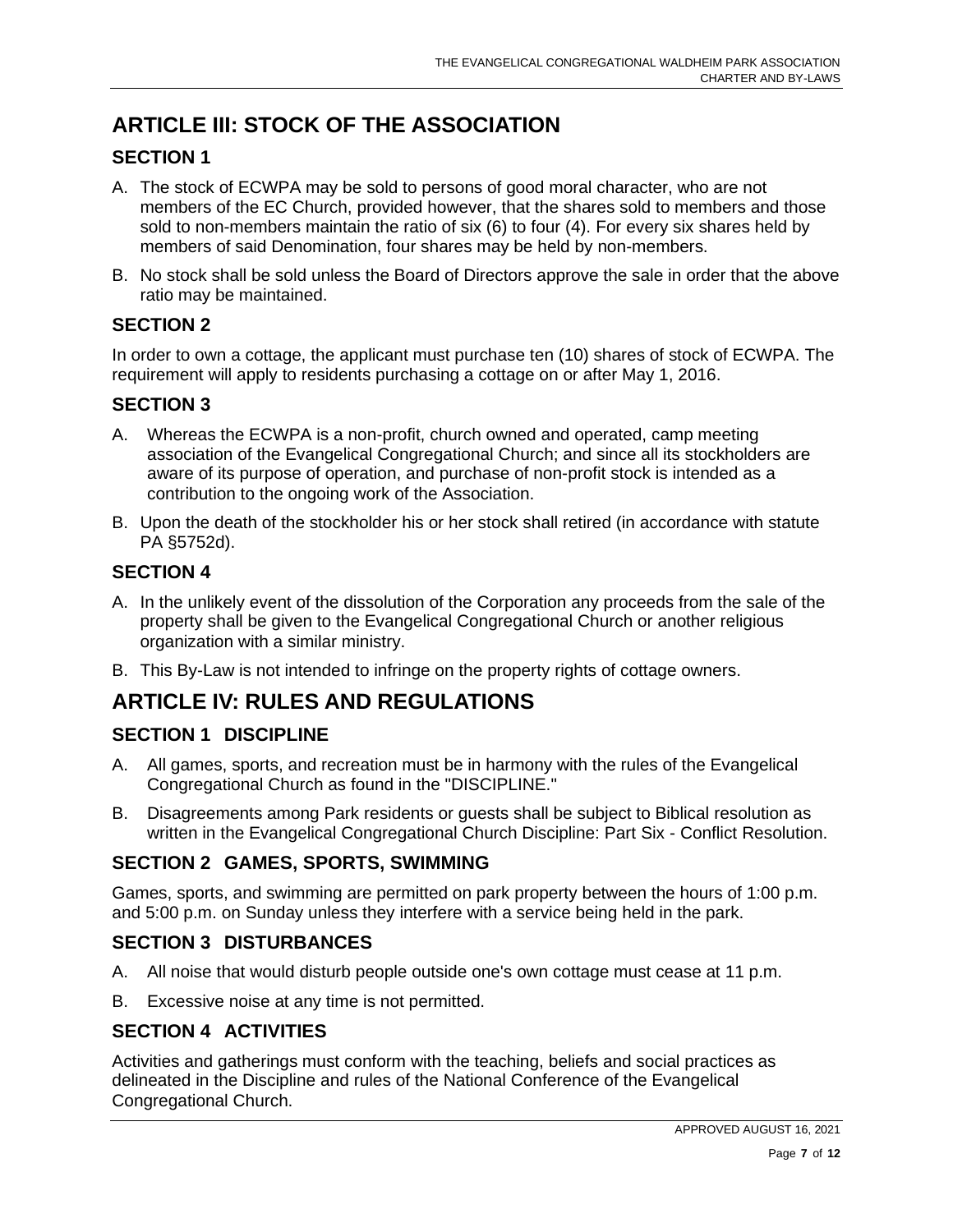#### **SECTION 5 PROPERTY**

- A. Marking or defacing any property is prohibited.
- B. Parents are requested to instruct their children to have respect for the auditorium and not to run around on the platform while playing.

#### **SECTION 6 TREES/SHRUBBERY**

Do not cut or abuse trees or shrubbery in any way on park property. you have a tree that needs trimming or removal, notify the Maintenance and Grounds Committee.

#### **SECTION 7 FIRE RINGS/PITS**

- A. Fire Rings/Pits are permitted only in adherence to the approved Policies and Procedures established by the Board March 8, 2021.
- B. The Grounds and Maintenance Chairman must approve the ring/pit before the first fire start.

#### **SECTION 8 TRAFFIC**

Automobile owners are expected to observe all regulations and parking rules.

- A. DRIVE CAREFULLY, always watching for children.
- B. Observe one-way streets and speed limits and obey all traffic signs.
- C. Do not drive on pedestrian walks (Beechwood, Central, Grandview, Prospect, Waldheim, Woodland). Exceptions apply to unloading and loading only.

#### **SECTION 9 PARKING**

Board **permitted** trucks, campers, trailers, boats, or U-Hauls may be parked in the lower parking area away from access roads and utility poles, or in the lot West of West Avenue, or East of the ball diamond for a maximum of seventy-two (72) hours, provided it does not infringe on the rights of others*.*

#### **SECTION 10 DUMPSTERS**

- A. All garbage and rubbish must be placed in designated containers for pick-up. Regular garbage collection schedules will be maintained for 2 dumpsters during the summer and 1 for Out of Season Residents.
- B. Discarded furniture and appliances and other materials must be removed at the cottage owner's expense. KEEP THE PARK CLEAN!

#### **SECTION 11 FIREARMS/FIREWORKS**

- A. Hunting, gunning, and the discharge of firearms and fireworks are positively prohibited in the park.
- B. The use of air rifles is prohibited.

#### **SECTION 12PETS**

- A. Pets are not allowed to run loose in the park.
- B. Dogs must be on a leash.
- C. Owner is responsible to clean up after their pets.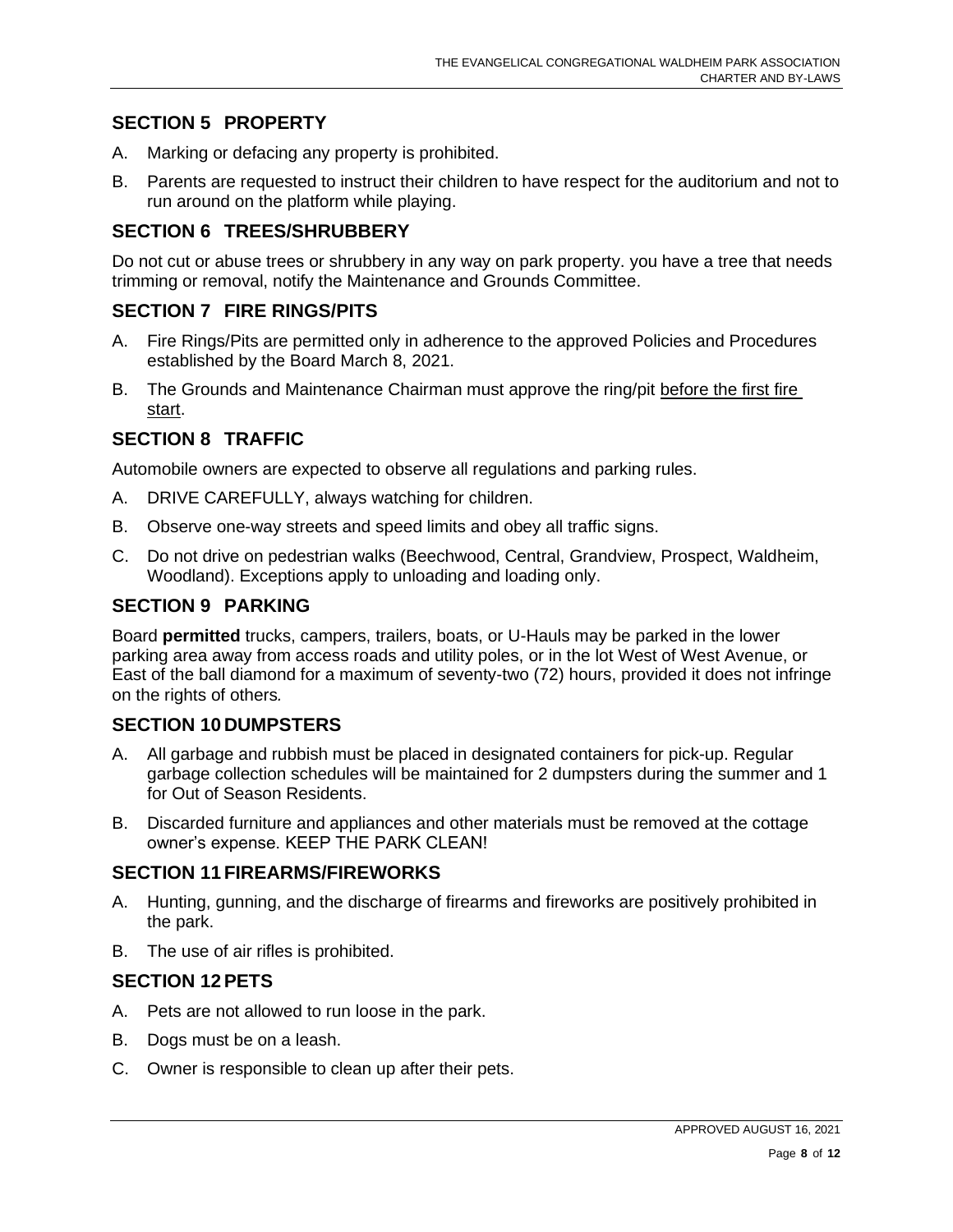## **SECTION 13 OBSERVANCE OF THE LORD'S DAY**

- A. Waldheim believes in the proper, reverent observance of the Lord's Day.
- B. No work shall be done that is not in harmony with the Christian observance of the Lord's Day as described in the Discipline of the Evangelical Congregational Church.

## **SECTION 14 RELIGIOUS SERVICES**

During CAMPMEETING and ALL OTHER RELIGIOUS SERVICES, no recreational or work activities are permitted, and all quiet must be observed.

#### **SECTION 15SWIMMING POOL**

- A. The swimming pool is for residents and their guests and persons attending camp meeting, and only such other persons or groups of persons as shall have received express permission from the Board of Directors shall be allowed to use the pool.
- B. No swimming will be permitted when services are in progress in the park.

## **SECTION 16ESTABLISHED DATES**

- A. Established dates of the season are MAY 1st to OCTOBER 31st.
- B. Residents are not permitted to occupy cottages outside of these dates without approval of the Board of Directors.

## **SECTION 17 COTTAGE RENTALS**

Cottage owners, who desire to rent their cottages to anyone, must receive permission from the Board of Directors before doing so.

#### **SECTION 18 BICYCLES**

- A. The riding of bicycles after dark or during services is prohibited in the park. This prohibition is for the safety of the residents of the park.
- B. Safety helmets for riders are highly recommended.

### **SECTION 19 COTTAGE IDENTIFICATION**

- A. Cottage numbers are set by the Board of Directors.
- B. All numbers must be of the approved size and reflective and be placed at the location designated by the Law-and-Order Committee. This is for emergency identification.

## **ARTICLE V: COTTAGES**

## **SECTION 1 LEASING OF LOTS**

The leasing of lots and the location and erection of cottages and the conditions according to which these cottages can be occupied and used are as follows:

- A. The Location of lots and their dimensions, direction and width of avenues are set forth in a plot surveyed and drawn by Mr. C. W. Grossart and adopted by the Board of Directors at a meeting held May 2. 1911.
- B. All cottage owners must be of good moral character and principles, having a personal faith in Jesus Christ.
- C. All lots on the property of the ECWPA are let for the purpose of having lessees erect thereon cottages, to be occupied temporarily from May 1st to October 31st of each year as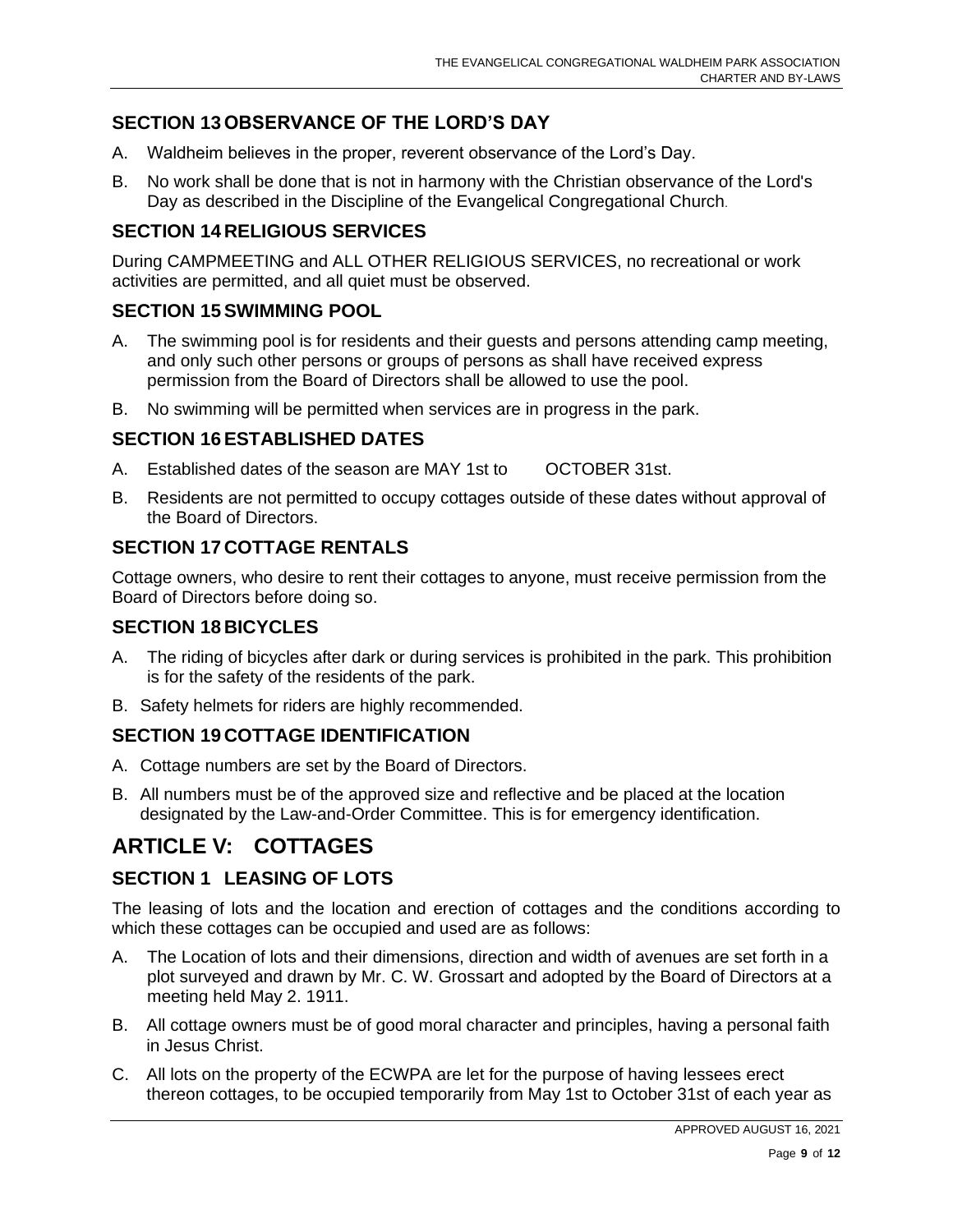the lessee may choose. The lessee of a lot must be a stockholder.

- D. All lots are to be held, subject to such regulations, rules, conditions, restrictions, and By-Laws now in force or to be hereafter adopted by the Board of Directors for the government of lot-holders and the administration of the affairs of the ECWPA. The Board shall have the power to adopt and enforce such police and sanitary regulations as may be deemed necessary to the preservation of health, sanitation, and maintenance of good order.
- E. If at any time any person or persons shall become lessees of a lot or lots, or a cottage on the ground of the ECWPA, and the said lessees shall use or permit to be used for any purpose in conflict with the purpose for which this Association was formed, the Law and Order Committee shall have the right to dispossess immediately such person or persons from such lot, lots, tent or cottage.
- F. Each assignment of a ground lease and each transfer of a cottage shall be subject to review by the Screening Committee and subject to approval by the Board of Directors, and in every instance of a proposed sale of a cottage, the ECWPA shall have the first right of purchase. No person, or husband and wife, will be permitted to own more than one cottage in Waldheim Park.
- G. All cottages erected on leased lots must be located within the limits of said lots in order not to interfere with the rights of adjoining lot-holders. As far as practical, not less than sixteen (16) feet is to separate all cottages. All Cottages are to be built at least eight (8) feet from the porch line and the porch line is to be ten (10) feet back from the side of the avenue on which the lot is located. In the circle south of the auditorium, the front boundary line is to be the porch line and on Waldheim Avenue the tree line and porch line are to be identical. In places where the preservation of valuable trees makes it necessary that these lines should be modified, the Executive Committee Is empowered to make such modification, but in no case and under no consideration shall the uniformity of the porch or building line on the same side of the avenue be broken.
- H. All plans for the exterior alteration of cottages must be submitted to the Executive Committee for approval before work is begun. All alterations, whether to the exterior or interior of cottages must conform to the regulations and building codes of Salisbury Township (and any other applicable building codes).
- I. Fees:
	- 1. The rental of lots shall be on the basis of a charge per year as set by the Board of Directors. It is payable on the first day of May each year. On June 1st a penalty of one and one-half percent (1 1/2%) per month (18% APR) will be added, plus a fifty cent (.50) service charge per month.
	- 2. A charge will be made to cottage owners each year for the maintenance of the park, water, and removal of garbage and leaves. This fee will be set by the Board of Directors and is payable on or before May 1st of each year. On June 1st the amount will be increased by ten percent (10%). On July 1st it will be increased by another ten percent (10%). On August 1st and every month thereafter until totally paid, a charge of one and one-half percent (1 1/2%) will be added to the unpaid balance. (18% APR)
	- 3. Should at any time, the Annual Fees remain unpaid for a period of one year after they become due and payable, the said Lessee will be notified of the delinquency, including penalties. Thirty (30) days after the first such notification, the Lessee will then be notified by Certified Letter with a signed Return Receipt requested. If there is no response within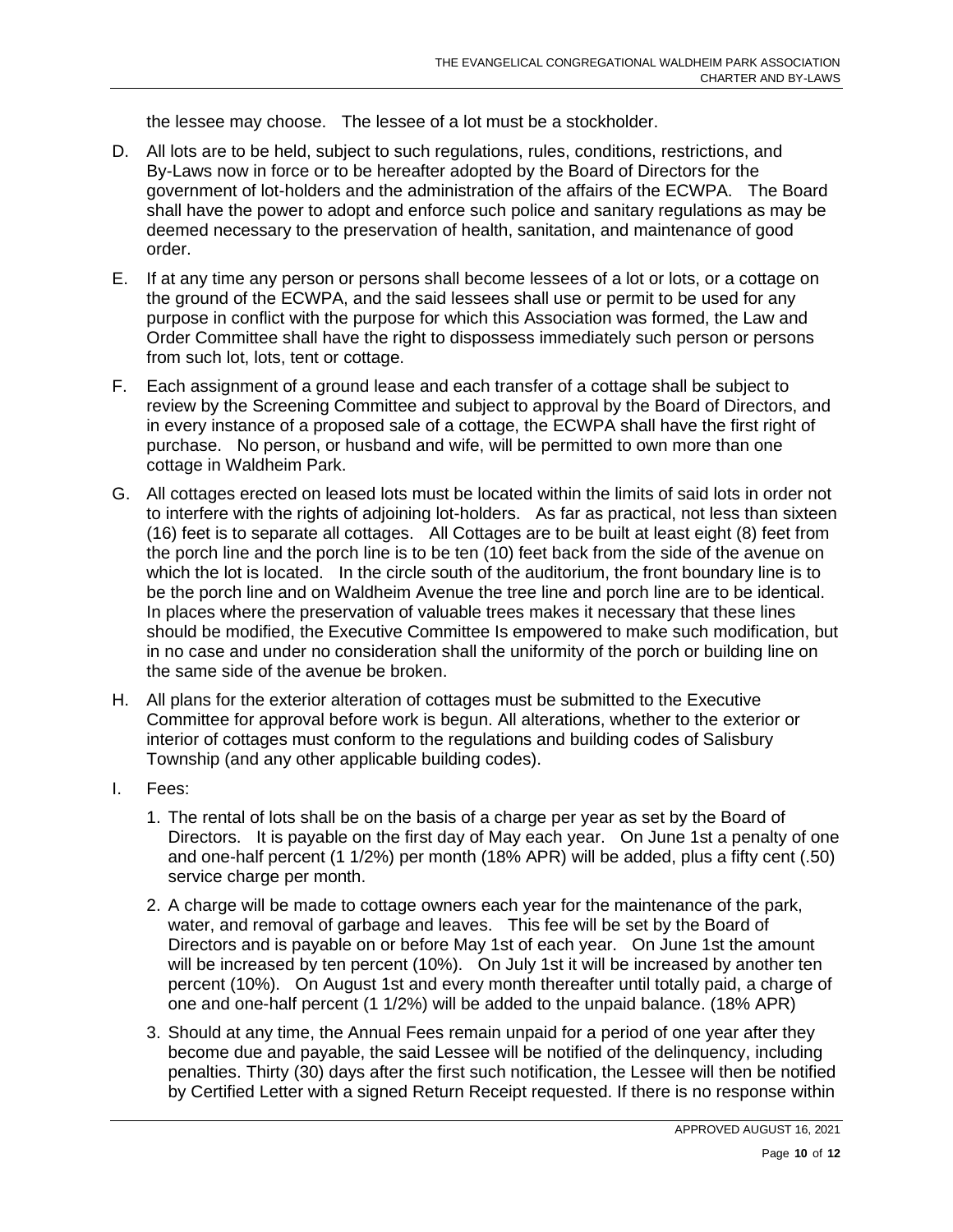thirty (30) days of receipt of this Certified Letter, the lease and all the Lessee's stock shares will be forfeited, and the Lessor shall have full right and authority to enter upon said lot and sell thereon, for such arrearages, together with penalties and interest. Certified Mail that is deemed refused or undeliverable by the US Postal Service will not exempt the cottage owner from such actions to be taken by ECWPA.

- 4. Lessee is responsible for the cleaning of leaves on their leased property by June 15th of each year. Lessee will be assessed a fee in addition to the maintenance fee if their leased property must be cleaned by lessor.
- 5. A limited number of garages may be made available for rent to cottage owners, at the discretion of the Board. Rental agreements shall be for a period of one year. Rent shall be due and payable on March  $1<sup>st</sup>$  for the calendar year. The rental rate shall be determined by the Board.
- J. Leasing and/or selling of cottages:
	- 1. Cottage owners, before leasing or selling their cottage must have the prospective buyer/lessee complete an application and have it reviewed by the Screening Committee and approved by the Board of Directors before any agreement can be entered into.
	- 2. Cottages that are sold, must have the Satisfaction of Sale consummated within six (6) months after the approval of said sale and all documents relating thereto shall be presented to the Executive Committee for transfer of ownership.
	- 3. Failure to comply with the above voids any sale/rental.
- K. Cottage inheritance/gifting: On or after May 1, 2016, prospective new owners who have inherited or were gifted a cottage, are required to submit an application for review by the Screening Committee. Prospective owners must also purchase the required shares of stock.

### **SECTION 2 OUT OF SEASON RESIDENCE**

- A. A limited number of Out of Season (November 1st through April 30th) residences may be permitted to cottage owners who are members in good standing of the Evangelical Congregational Church. This stipulation shall not apply to persons who were Out of Season residents in the season immediately preceding the adoption of this Bylaw [9/2000], provided they meet all other requirements for Out of Season residence.
- B. Request for Out of Season residence must be presented in writing on the proper form to the Board of Directors and is subject to review by the Screening Committee and approval by the Board of Directors. Applications should be submitted by May 1<sup>st</sup> of the year of anticipated Out of Season residence. Current residents have already been screened and approved for Park residency, therefore, only require Board approval.
- C. Out of Season residents are required to complete a new application every 5 years.
- D. Out of Season rental fees are set by the Board of Directors and all fees must be received by November 1st.

## **ARTICLE VI: PROCEEDINGS**

#### **SECTION 1 AMENDMENTS TO CHARTER**

Amendments to the charter may be made at any meeting of the Stockholders by a three-fourth (3/4) vote of those present or represented by proxy, provided notice of the contemplated change or changes was given to each stockholder at the time the call was issued.